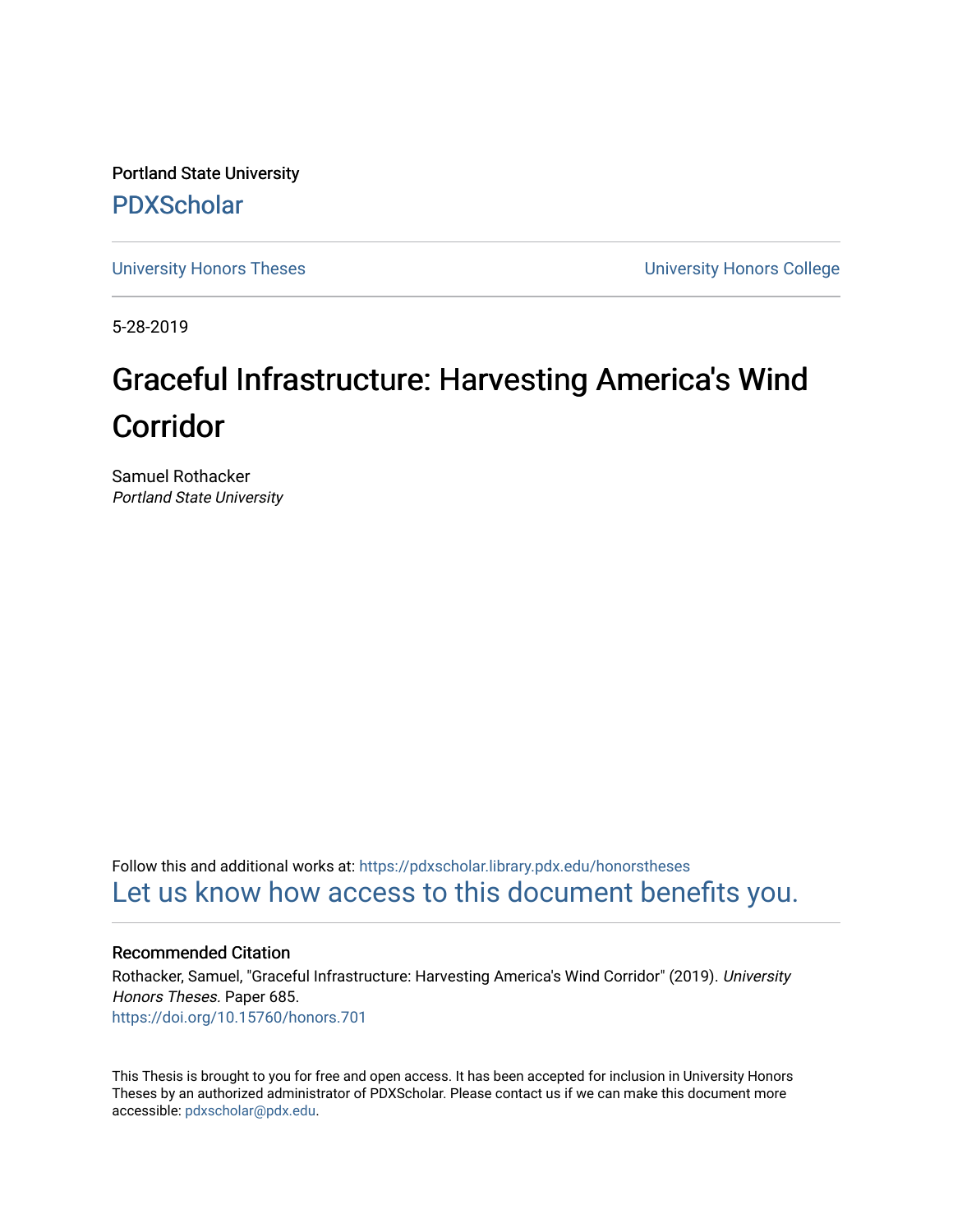# *Graceful Infrastructure: Harvesting America's Wind Corridor*

Samuel Rothacker Portland State Urban Honors College – Spring, 2019 Advised by Casey Tiley

#### **Abstract**

The central purpose of this thesis was to identify how the choices made by wind farm developers lead to backlash from local community members, focusing primarily on a resistance mentality referred to as NIMBY (Not In My Backyard). The goal of this discussion is to offer wind farm developers a medium by which to understand the causes and concerns of the NIMBY movement, as well as what steps can be taken to address or prevent these issues. Research was pursued by selecting a number of wind farms and searching for correlations between technical specifications and political backlash. By first collecting characteristic information of these wind farms (budget, type/number of turbines, etc.) and then reviewing publications about NIMBY opposition regarding the particular projects that were selected, this thesis was able to identify three primary considerations for wind developers. Firstly, an open, ongoing dialogue with local residents allows for a sustainable community-facility relationship and helps to foster grassroots reinforcement of the entire wind industry. Secondly, ecological considerations should be accounted for before and during development, and just as consistently throughout commercial operation. Lastly, location and configuration of the turbine field should offer a balance of employee accessibility and seclusion from residential populations.

#### **Research Question**

The first step in the process of building this thesis was choosing a subject matter. For a substantial period, the intention was to form a project that would target the communication gap between the technical implementation of renewable energy infrastructure and the political climate surrounding development of such infrastructure. This particular approach to the issue of climate change has been a central concern of mine as I learned of the variety of positions that surround climate change in general. Throughout my K-12 education, I continued to learn more about the climate crisis, paralleling the

development of my physics and mathematical knowledge. Observing the incongruities between the capabilities of clean energy infrastructure technology and the actual rollout of such technology led to the gradual realization that there exists a substantial barrier between the scientific community and the general public, particularly on the issue of climate change. The dawning of this information demonstrated to me that there exists a deficit in the science-based communities, not in terms of technical skill, but regarding the ability to constructively communicate.

Working to resolve this issue by combining my scientific education with my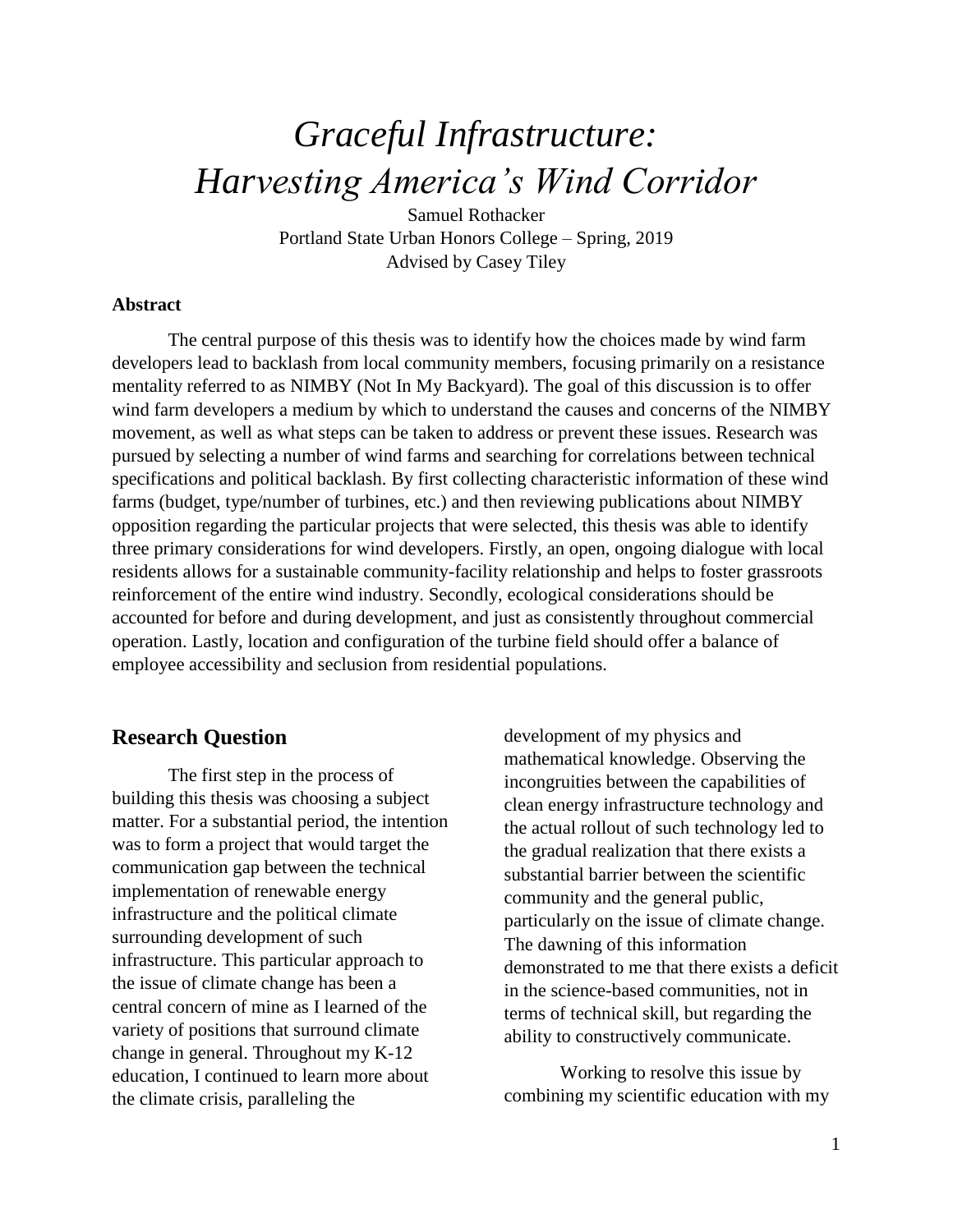interest in social and political dynamics has been an ambition of mine since entering the realm of higher education. I felt that my honors thesis would be an ideal platform for demonstrating this intent. However, the general observation previously outlined is so broad that, in a practical setting, it is addressed by teams of interdisciplinary experts focusing their entire careers on specific aspects of the communication issue facing the sciences. Such an expansive topic is not realistic for the subject of an undergraduate thesis, and thus needed to be narrowed down.

Wind farming in the plain states became the intended subject of my thesis after I had a conversation with Casey Tiley concerning his 12 years of work in the wind industry. During the discussion, he brought to my attention the degree of opportunity for wind farming in the plain states. After we spoke, I began to consider that, while the plains offer a topographically ideal setting for wind farming, the overwhelming social dynamic of the region carries an underlying mistrust of climate science and renewable energy.

Although I primarily identify with a scientific understanding of issues such as climate change, I spent the first eighteen years of my life in Ohio frequently observing discourse between individuals with highly conflicting viewpoints, climate change being a recurring subject of these discourses. As such, the concerns and arguments of individuals in the plains region who oppose renewable energy infrastructure are not foreign to me. I feel that this experience offered me a context which allows me to approach politically charged scientific issues with a willingness to take steps in understanding opposition to ideas

that I personally take to be fact. I feel that effectively wielding such context is important to bridging the communication gap surrounding the highly politicized and polarized issue of climate change.

Narrowing down my focus from sustainable energy to Great Plains wind farming was helpful in directing my research, but my overall research goal remained too general. Regardless of how black and white any given issue is painted, it will still harbor a gradient of nuanced opinions when it comes to individuals. This fact makes it difficult to form a concise dialogue that is capable of covering such a wide array of topics. For this reason, I honed my focus on the Not In My Backyard mentality, often referred to as NIMBY.

NIMBY is the most organized antiwind infrastructure movement that is widely documented, presenting a substantive bank of research information concerning the subject. Furthermore, having been raised in a cultural environment in which landowners' rights enjoy a similar degree of respect and protection as those in the Great Plains, I am particularly keyed in on how this social focus shapes policy & infrastructure in these regions. My perspective allows for an acceptance of elements of both polarized stances on local sustainable development, a subject matter that requires significantly more complex discussion than "pro-" or "anti-". This research was designed to help fill in the empty space in understanding between those two oversimplified responses to wind farming.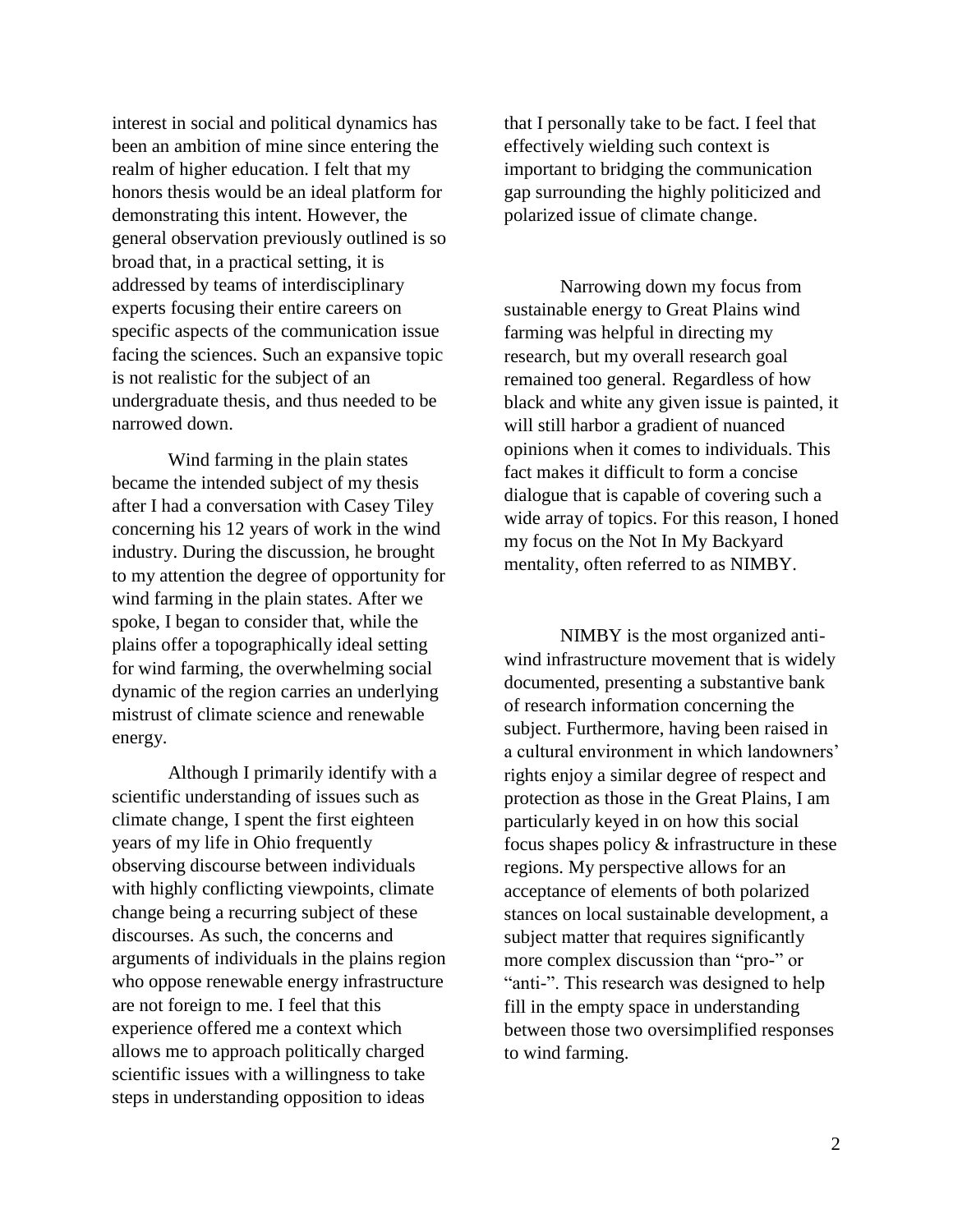### **Brief History of the Great Plains**

The American Great Plains (also referred to as The Great American Desert) is a region of the United States that includes 10 different states and spans about 500,000 square miles [3]. Early European settlers did not have the same relationship with the ecology of the region as the Native American tribes that had previously inhabited it. As many of these tribes were wiped out by the end of the  $19<sup>th</sup>$  century either during military invasion or from foreign diseases like smallpox, their agricultural practices were never understood or adopted by the eastern settlers. This led to disastrous overgrazing and unsustainable farming practices that left the entire region barren by the 1930's. Land which had sustained hundreds of thousands of people for roughly fifteen millennia. Such depletion, combined with a series of severe droughts throughout the decade resulted in an environmental, social, and economic crisis for the United States, substantially contributing to the conditions of the globally catastrophic Great Depression.

While the soil of the plains has lost its pre-settlement fertility, the region offers an ideal platform for the harvesting of a resource that cannot be depleted: wind. A majority of the topography of the Great Plains fosters high, strong, consistent winds that are ideal for engaging wind turbines. A significant investment in the development of wind farms throughout the Plains is the current best option for revitalizing a large portion of the United States that has not experienced long-term sustainable land use at any point in its history as part of the country. In addition to the energy that can be generated in such an expanse of unused land, large scale wind farming projects offer

thousands of jobs for surrounding communities, with the wind industry projected to support 600,000 jobs by 2050 (department of Energy study).

#### **Kansas**

The first project researched in this process was the Meridian Way wind farm in Cloud County Kansas [4]. This facility was chosen due to the degree of landowner involvement that the developers established. A man named Jim Roberts was selected to seek out usable land for the Meridian Way project. The farm was originally intended to be built in the Flint Hill of Kansas, which sustain high winds and a close proximity to Kansas City offering a massive energy demand. Roberts is cited as having refocused his search as a result of local NIMBY backlash in the area.

In an effort to address NIMBY controversy, the then-governor of Kansas Kathleen Sebelius established the Wind & Prairie Task force in 2004, which offered specific land use guidance for wind farm developers. Whereas many wind projects were slowed by the process of waiting for the task force's recommendation, Roberts and his team shifted there pursuits to Cloud County, an area which they knew shared similar topographical qualities to the Flint Hills but have far less political division surrounding wind farming.

Although Cloud County residents were not as directly charged by NIMBY sentiments, they were still rooted in traditional agrarian pragmatism & a laissefaire attitude about government regulation. Roberts was able to acknowledge this fact early into the process of scouting Cloud County. In order to avoid a similar experience to that of the Flint Hills, he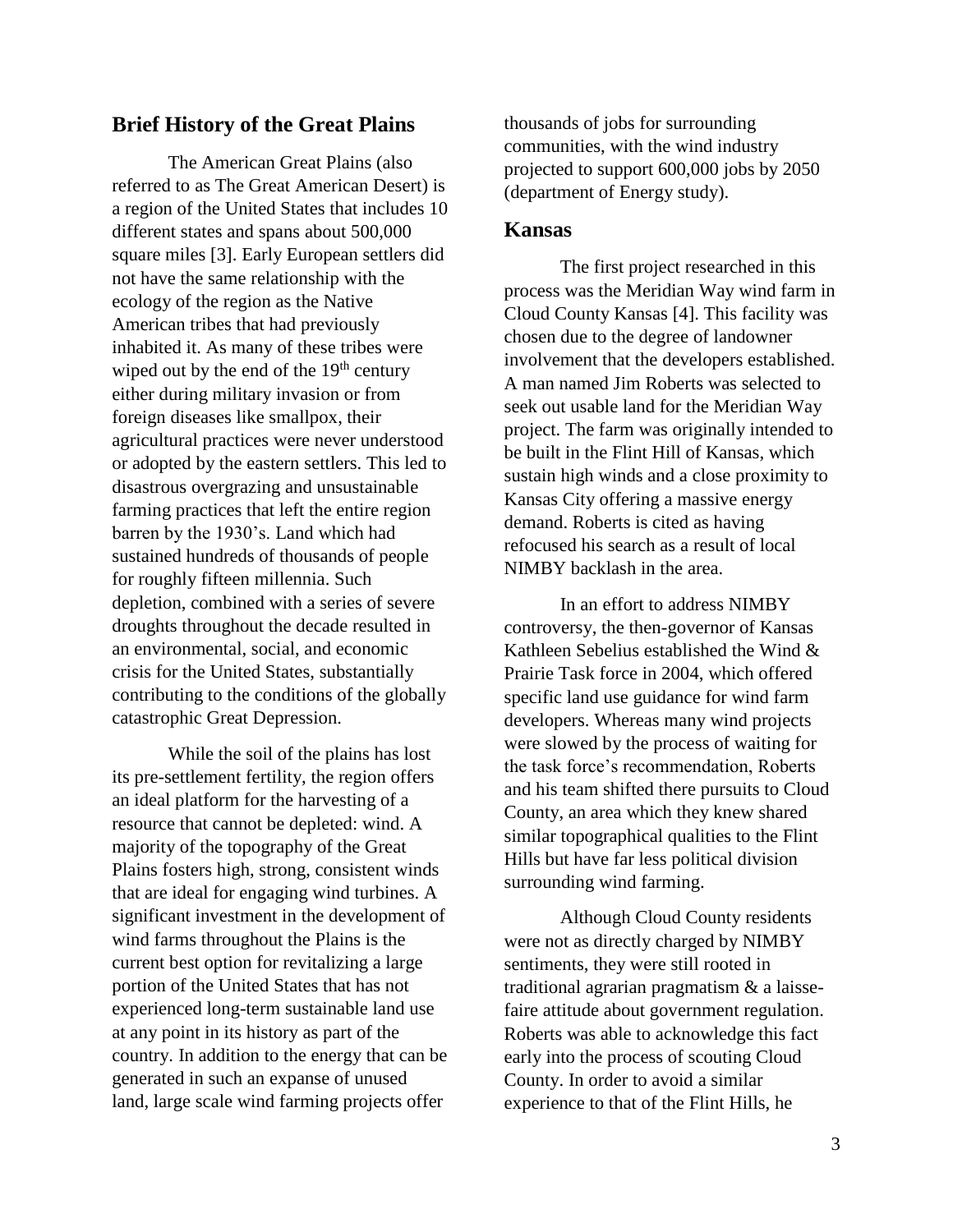decided to initiate the process by directing his focus on local residents. His first prominent step was making contact with local landowner Kirk Lowell, who run's Cloud County's economic development corporation, CloudCorp. This first contact with Lowell allowed Roberts to get his foot in the door with community, and established a locally reinforced foundation for the Meridian Way Wind Farm.

Prior to development, Roberts organized a meeting for invited landowners of Cloud County. In this process, he explained that Zilkha, the project's parent company, would offer money for the exclusive option to explore wind farming interests on the land, and that landowners would be entitled to further benefits during development and operation. In only six weeks after this initial meeting, seventy different landowners had organized a combined 22,000 acres of potential land for the Meridian Way project.

In addition to the relationship with local landowners established by the Meridian Way team, they also took steps to account for potential environmental issues that could arise during development. State conservation groups were brought in to help organize specific mating and roosting land for the area's wildlife, such as the greater prairie chicken. Furthermore, ecological experts were consulted to ensure that development did not disrupt the low-lying wetlands protected by state and federal land laws.

With all of the ways that the Meridian Way wind farm fostered positive relationships with the surrounding community during development, it continued this trend regarding operation.

Rather than relocating existing Zilkha employees to the plains of Kansas to operate and sustain the project, it helped to spawn the wind energy training program at Cloud County Community College, allowing for an increased localization of the project ranging from landownership to daily maintenance operation.

Although residing in the same state as the locally reinforced Meridian Way project, the early-stage Neosho Ridge Wind Project has not shared such consistent support [5]. Throughout 2018 and early 2019, residents of Neosho County have repeatedly clashed on the issue of accepting Apex Clean Energy's development plan. This plan involves the investment of approximately half of a billion dollars in order to quickly install and activate 139 turbines in time to enjoy the full breadth of the federal tax benefits that had been available to clean energy developers.

While this is a fiscally efficient plan, expediency is not without its side effects. The rushed nature of the project's development have backfired in terms of community trust, and have resulted in ongoing heated debate surrounding a number of issues ranging from regulation of rural infrastructure development to corporate secrecy. These meetings have been a reactionary response to issues raised by local landowners rather than an attempt to prevent it in the first place. The tone of these meetings will naturally be more combative, more polarized, and inherently less focused on the search for a middle ground.

An example of the extent to which a lack of transparency can perpetuate a problem is the adjustment to the standardized distance Apex may build from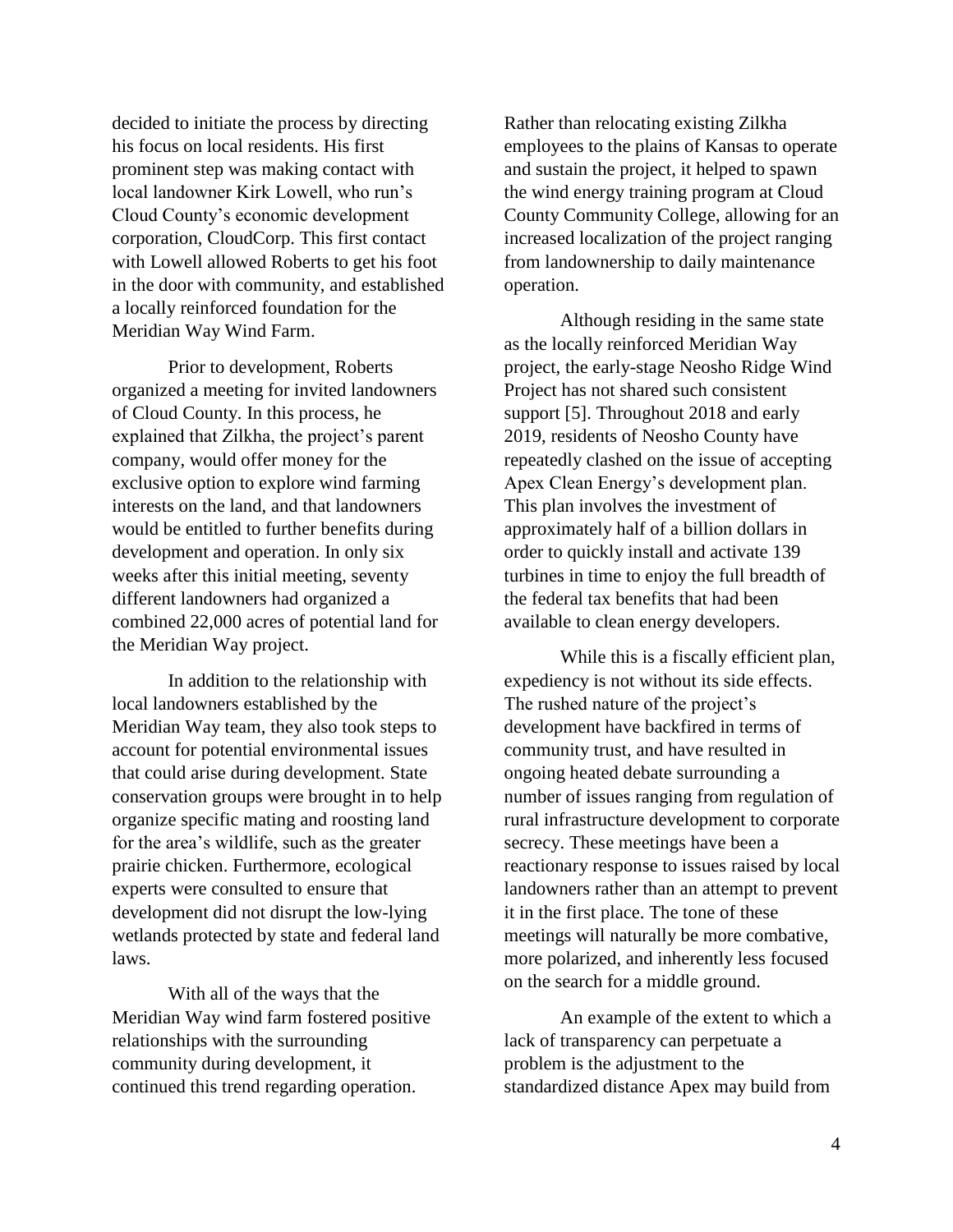landowners being called for by some residents of Neosho County. As it stands, developers may build at least 1,025 ft. from collaborating landowners and 1,540 from non-collaborating landowners. Locals who have shown up at meetings to resist Apex's developmental momentum have urged that those distances be doubled. Neosho County Commissioner David Orr explained that this would make it nearly impossible to build at all due to the residential density of Neosho County.

The social dynamic established by the Neosho Ridge Wind project's hasty development and borderline non-existent community outreach perpetuates a "developers versus landowners" stigma that is detrimental to the progress of the wind industry, and sustainable infrastructure in general. Local landowners, who feel as though they are now being infringed upon after years of minding their own business, have no clear incentive or obligation to meet developers half way on this issue. For this reason, developers must take active measures to extend a hand to landowners in order to demonstrate a respect for local sentiment, a willingness to listen, and a contrary narrative to that which is often associated with financially driven energy organizations.

## **Wyoming**

The NIMBY movement does not only address the backyards of human residents, it also seeks to protect the rights of the animal occupants of the land. Environmental respect is especially necessary for an industry that presents such a strong force in the fight against climate change. Not only is the conservation of a wind farm's occupied land a contribution to efforts minimizing negative human impact on the environment, it also demonstrates that the wind industry is earnest in its pursuit of long-term sustainability.

Duke Energy has been made aware of the financial and political ramifications that follow when ecological development factors are not considered [13]. Their Top of the World and Campbell Hill wind farming projects of Converse County, Wyoming reported 163 mortality cases of protected avian species from 2009-2013, including 14 golden eagles [6]. The company plead guilty to violating the Migratory Bird Treaty Act for unpermitted avian takings at wind projects, resulting in \$1 million owed in fines, restitutions, and community service. Additionally, the company was put on a five year probation period and required to execute an environmental compliance plan at all of their facilities in the state.

The charges against the organization highlighted the fact that, during development, no reasonable steps were taken to ensure that avian collisions with turbines could be avoided. Furthermore, they ignored direct warnings from the U.S. Fish and Wildlife Service (USFWS) [7] about this subject matter, demonstrating an active choice to overlook ecological concerns during development. While the organization was compliant with the investigation and the resulting legal fallout, due to a lack of judgement during the development process, permanent damage was inflicted on both the environment of Converse County and the overall credibility of the wind industry's commitment to sustainability.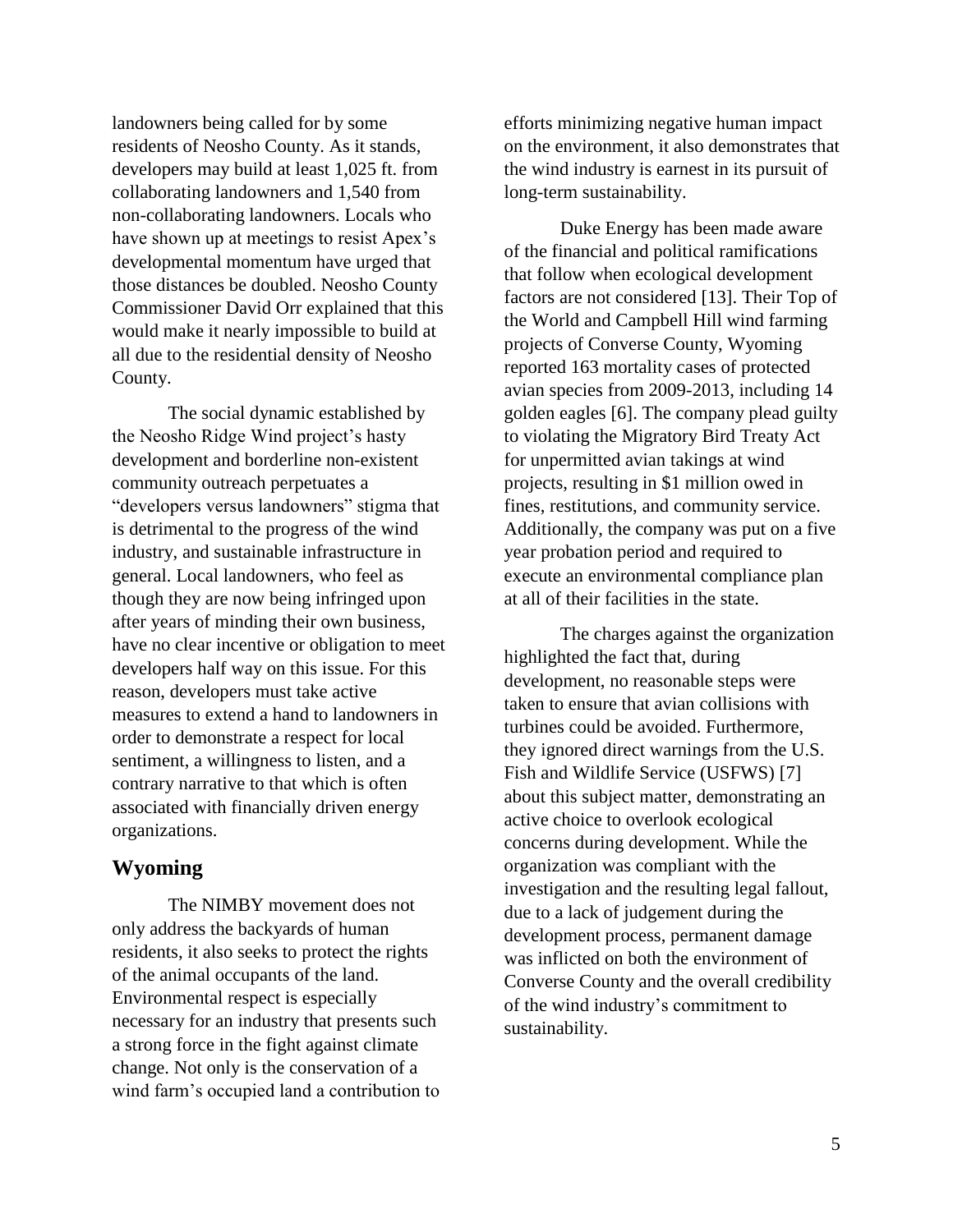#### **Oklahoma**

Research into the political dynamic surrounding wind power in Oklahoma revealed an explanation for why a pragmatic advocacy for landowners' rights in response to incoming infrastructure has been weaponized in an attempt to cripple the entire wind industry. While NIMBY embodies the voices of landowners who feel as though they are being overlooked and taken advantage of, the rhetoric of groups often associated with the NIMBY mentality rarely offers any solution to the issues, instead delivering criticism in a way which demonizes the wind industry and leaves no room for conflict resolution.

Local residents have no apparent motive for attacking the wind industry in such a forceful and one-sided manner. Furthermore, landowners in Oklahoma have been generally welcoming to land leasing payments and increased property values that wind farming development can bring to a community. This predominantly positive relationship makes it even more curious as to why the Oklahoma countryside is smattered with anti-wind billboards.

The answer to this mystery begins with Oklahoma resident Frank Robson. Robson became involved with NIMBY activism when he learned that EDP Renewables intended to build a wind farm nearby to his Double R Ranch in Craig County. Disgruntled by the prospect that the turbines would obstruct his view of the landscape and equipped with his millions of dollars from his commercial real-estate business, Robson established WindWaste, a nonprofit with the sole intent of using the NIMBY banner to turn Oklahoma landowners against the wind industry.

WindWaste's primary attacks on the wind industry surround the state funding they receive, arguing that these projects remove money from Oklahoma's economy. While some landowners are reasonably concerned with the tax system plays in wind development choices, attacks manipulate carefully selected statistics that, when presented as vaguely as possible and with no context, paint the wind industry in a negative light.

WindWaste has also been cited attempting to inform Oklahoma residents as to the dangers of "wind turbine syndrome." This diagnosis includes symptoms of headaches & dizziness resulting from the operation of wind farm, an affliction that is not acknowledged by any formal disease classification system. Furthermore, the syndrome has been widely identified as literal pseudoscience, a classification describing cases where findings are presented as if they are scientific fact when they have not undergone the methodological process of scientific review.

Additional evidence that organizations such as WindWatch are willing to offer misleading information to Oklahoma residents can be found on the previously mentioned billboards strewn across the landscape of the state. Billionaire Harold Hamm, founder of the massive oiland-gas company Continental Resources, was inspired by Robson's NIMBY organization, and decided to found his own. The Windfall Coalition is the group responsible for many of the anti-wind billboards, including one which reads "Cost to Oklahoma taxpayers in 2016 is \$242 million. Out-of-state wind companies benefited. That BLOWS."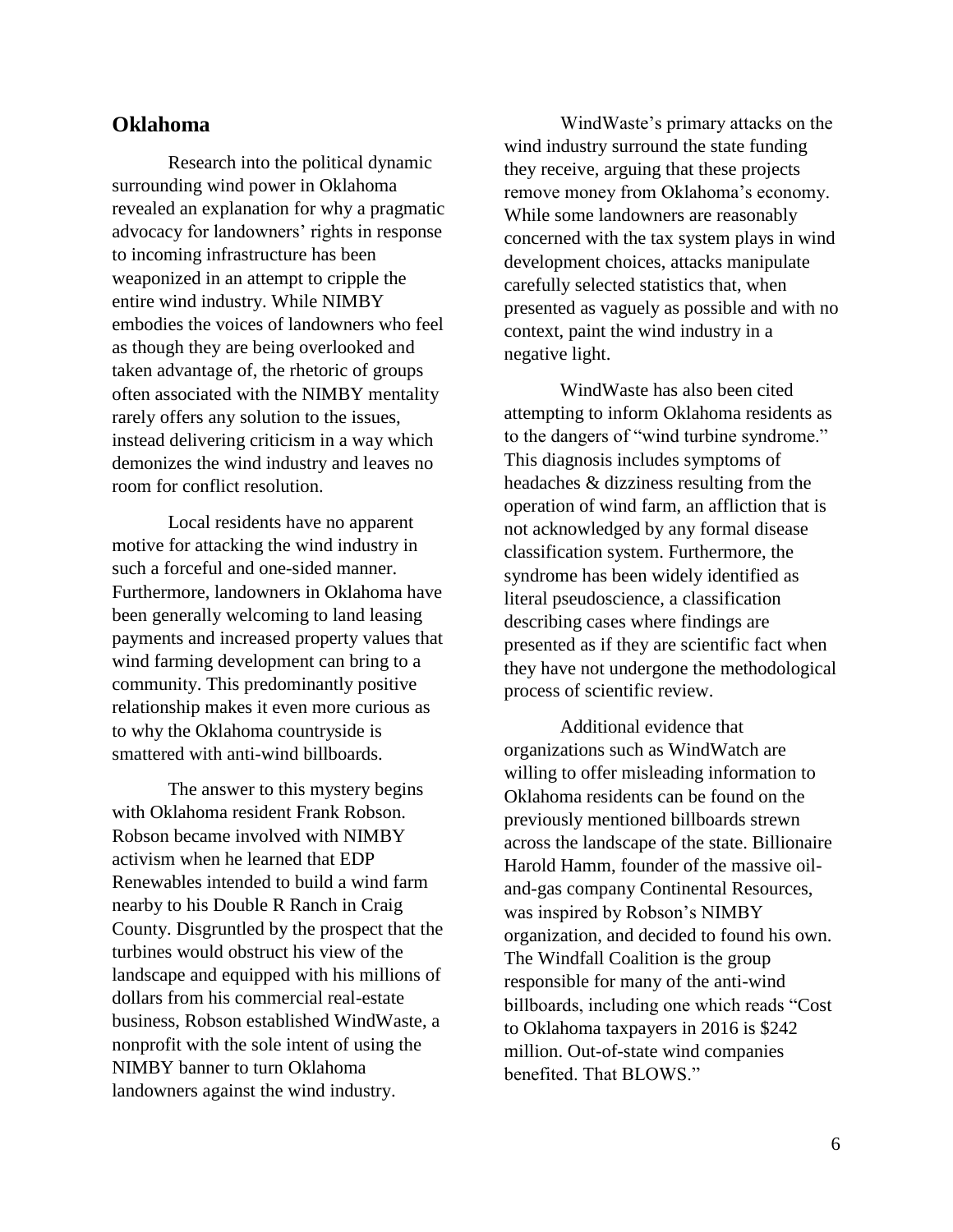The \$242 million discussed on the billboard is a reference to the tax subsidies offered to wind developers in 2016. While these funds were ultimately provided by taxpayers, such presentation of that figure implies that this is the net financial impact of Oklahoma wind farming, neglecting the hundreds of thousands of dollars offered to landowners in development and leasing payments, the substantial increase in property value that wind farming facilities bring to a community, and the local employment opportunities created when a wind farm is established.

Another example of the Windfall Coaltion's campaign of spreading misleading information can be found at the top of their website. A pie chart is shown predominantly filled in by international flags and labelled around the edge "foreign" and "out-of-state," with a small blue sliver representing Oklahoma ownership. The tagline of this figure is "93% of windcompany owners are not Oklahomans." Invoking the word "foreign" in such a context is a transparent effort to apply an incendiary political climate fueled by xenophobic fear to the significantly less political issue of wind energy.

While this is clearly an attempt to communicate that the wind industry is not demographically equipped to address the concerns of Oklahoma landowners, the inverse could be argued by simply contextualizing number that they present. If 93% of wind companies are not owned by Oklahomans, that means that 7% are. With Oklahomans only making up about 0.00009% of the global population, the fact that residents of the state share 7% ownership of one of the most rapidly expanding industries in the world could be

used to argue that Oklahomans are in fact one of the best-represented populations in the entire wind energy community.

#### **South Dakota**

Wind farming in South Dakota would seem to developers like a guaranteed lucrative pursuit. In addition to the ideal wind farming topography of the state, the recent construction of two high-capacity regional transmission lines would allow a patched-in wind farm to export the electricity it produces to its neighboring states, including the significantly more populated Minnesota. However, with the deadline being rescinded for projects that begin development as early as 2020, local landowners and developers alike share growing concerns that the market is becoming oversaturated and inefficient.

Many locals believe that the sudden surge of concern for the economy of South Dakota recently shown by dozens of energy companies is about financial self-interest rather than symbiotic investment. For instance, the newly proposed Crocker Wind Farm in Clark County has instigated a battle among locals who, while often harmonious in all other aspects of life, staunchly stand against their neighbors when it comes to wind farming [8]. A retired teacher living in Clark County who shares the NIMBY mentality with many of her neighbors says that she felt compelled to call the sheriff in response to an incident where a wind farming advocate drove onto an opponent's land and began shouting at them.

Such dramatic confrontations are the natural result of an issue being turned so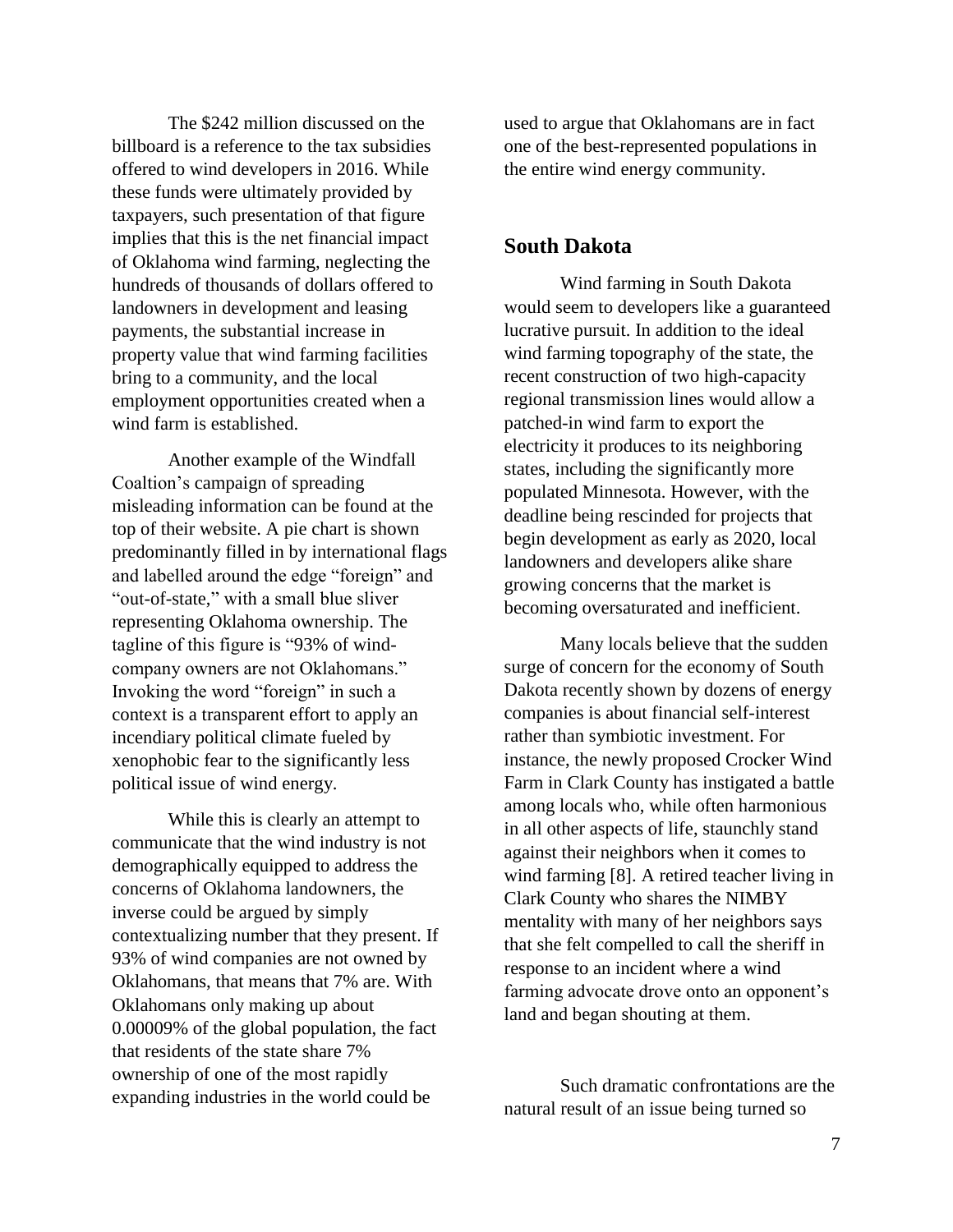divisive that no form of reasonable discourse can take place. Mentioned in the discussion of the Clark County wind farming contention was the observation that, when wind farming advocates and developers attempt to address NIMBY using statistical arguments, they are often met with either anecdotal rebuttal or by specific studies designed to negate those produced by wind industry researchers.

Scientific communities rely heavily on their empirical evidence to build arguments, which often leads to conflict when emotionally-charged subjects are in question. When their data is dismissed with seemingly no justification for doing so, a common and critical mistake of these communities is to disengage from a discourse, either by ending the conversation entirely or by taking the lofty position that science is infallible and emotion is a petty inconvenience. Particularly in the context of a highly political issue like wind farming, it is crucial for developers to remember that being "correct" does not, on its own, mean that anyone will listen or care.

This further highlights the importance of prioritizing community engagement over fiscal efficiency, especially in a unique time when wind developers are facing a deadline regarding benefits, a fact which skeptical local community members are fully aware of. As an energy development, entering a county and then bombarding its residents with statistics proving why their concerns abou their landowners' rights are unimportant is the exact type of out-of-touch condescension that rural landowners are so wary of.

With that said, the problematic nature of such polarized issues is that both sides often remaining uncompromising on their position, regardless of any sort of reasonable challenge to their opinion, scientific or otherwise.

Clark County resident Dave Finsted, a wind energy advocate who believes wind farms have little impact on a community's compared to the local financial growth they create, was prepared to allow the Crocker wind farm to build a turbine on his land. He felt that the leasing payments he would receive for harboring the turbine were simply a financial opportunity for him as a landowner.

However, a wind farming opposition group (including one of Finsted's neighbors) convinced the Clark County Commission to increase the setback for wind turbines from neighboring properties by almost 3,000 feet, disqualifying Finsted's land as a possible turbine site. While he holds no animosity for his neighbors, he verbalized his regret that such an amicable community as his own is so deeply and angrily divided on an issue such as wind farming.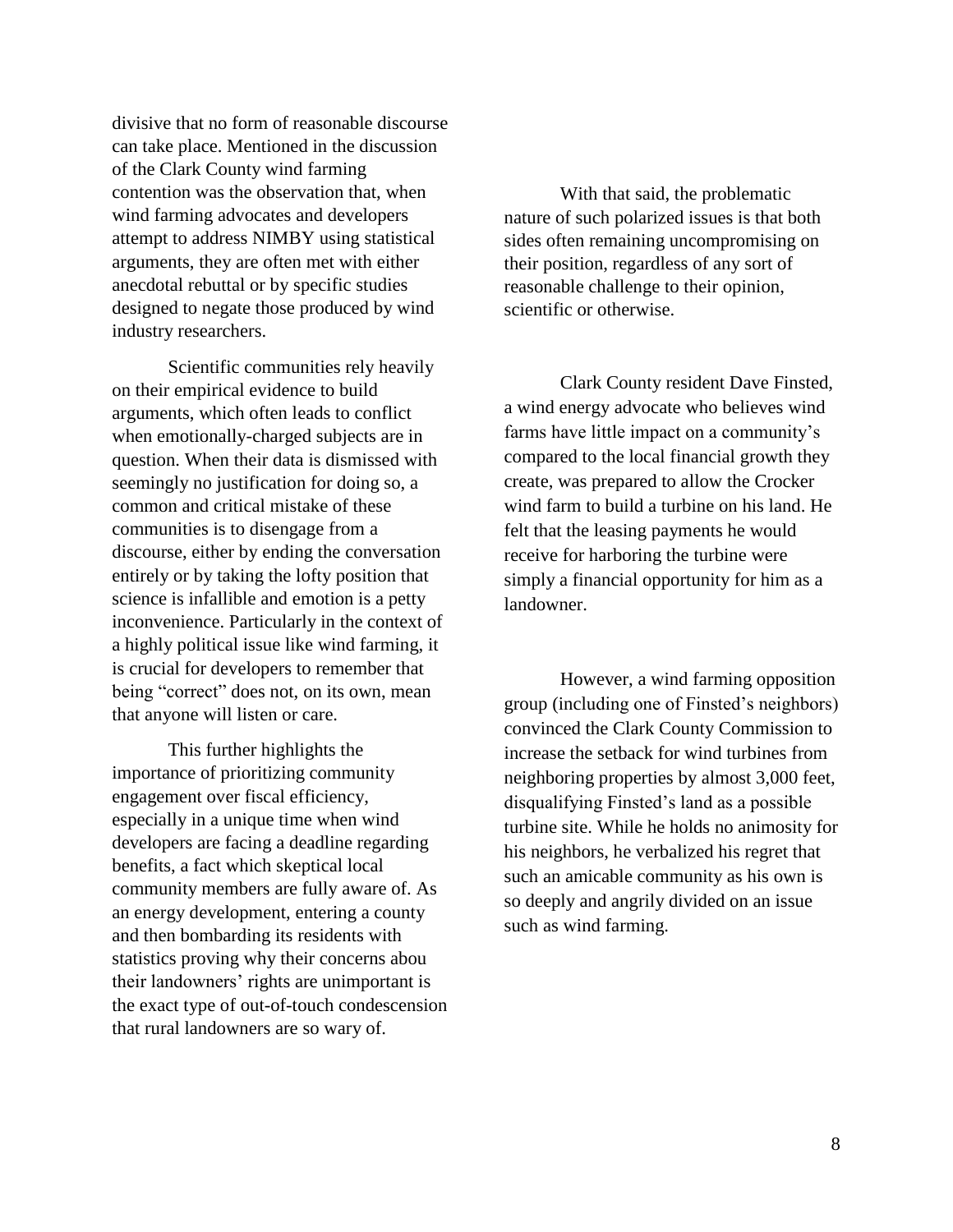# **Data & Discussion**

The following table acts as a compilation of the specifications of wind farming projects throughout the American Great Plains, acting as empirical context for the subsequent NIMBY atmosphere that grips the region's wind industry [1, 2, 9, 10, & 11].

| Name                                              | Location                                      | Began<br>Operation | Organization(s)                                   | <b>Budget</b><br>(million) | Number<br>of<br>Turbines | Turbine<br>Manufacturer<br>& Model | Generation<br>Capacity<br>(MW) |
|---------------------------------------------------|-----------------------------------------------|--------------------|---------------------------------------------------|----------------------------|--------------------------|------------------------------------|--------------------------------|
| Meridian Way                                      | Cloud County, KS                              | 2008               | Horizon Wind<br>Energy                            | N/A                        | 67                       | Vestas V90                         | 201                            |
| Neosho County<br>Wind Energy                      | Chanute, KS                                   | 2019               | Apex Cleam<br>Energy                              | 450                        | 139                      | N/A                                | 302.5                          |
| Duke Energy "Top<br>of the World" Wind<br>Project | Converse County,<br>WY                        | 2010,<br>October   | Duke Energy                                       | 111                        | 110                      | Siemens $(44)$<br>$&$ GE (66)      | 200                            |
| <b>Foote Creek Wind</b><br>Farm                   | Carbon, WY                                    | April<br>22,1999   | PacifiCorp                                        | N/A                        | 69                       | Mitsubishi                         | 40.8                           |
| Day County Wind<br>Farm                           | Day County, SD                                | 2010               | NextEra Energy<br>Resources                       | 297                        | 66                       | <b>GE</b> Energy<br>1.5xle         | 99                             |
| <b>Titan Wind Farm</b>                            | Hand County, SD                               | 2010               | <b>BP</b> Alternative<br>$&$ Clipper<br>Windpower | N/A                        | 10                       | Clipper<br>Liberty C89             | 25                             |
| Persimmon Creek<br>Wind Farm                      | Dewey, Ellis, and<br>Woodward<br>Counties, OK | 2018,<br>September | <b>Scout Clean</b><br>Energy                      | 270                        | 73                       | General<br>Electric<br>Energy      | <b>200</b>                     |

*Table 1: Wind farm information collected from various sources*

The first significant correlation between the data and NIMBY backlash is that farming projects with more turbines (particularly in a single location) receive more consistent negative community response. This trend is likely a result of local landowners feeling as though a multi-million dollar organization has forced their way into their community and installed an unsightly industrial factory. Despite the particularly high mega-wattage capacities of these projects, for many locals, such large facilities bring to mind commercial interests taking advantage of the community's land.

Particularly concerning the last few years, it has not helped this image that organizations have been rushing the development on wind farming projects to meet the 2020 deadline for the Renewable Electricity Production Tax Credit. While the pursuit of such a substantial tax credit is a reasonable priority of developers, they cannot allow this goal to hinder other components of sustainable development like community engagement and ecological awareness. When cases of this occur, such as that of Duke Energy's 110 turbine Top of the World project, the company and the industry in general suffer both financial and political setbacks.

The most substantial observations made by comparing the data presented above with those respective projects' NIMBY climate is that a singular pursuit of fiscal efficiency in project development is alienating to community members, and that large farms  $(\sim 80+$  turbines) constructed on a single site can be overwhelming to landowners throughout the region, resulting in a harmful and unnecessary exacerbation of NIMBY sentiment.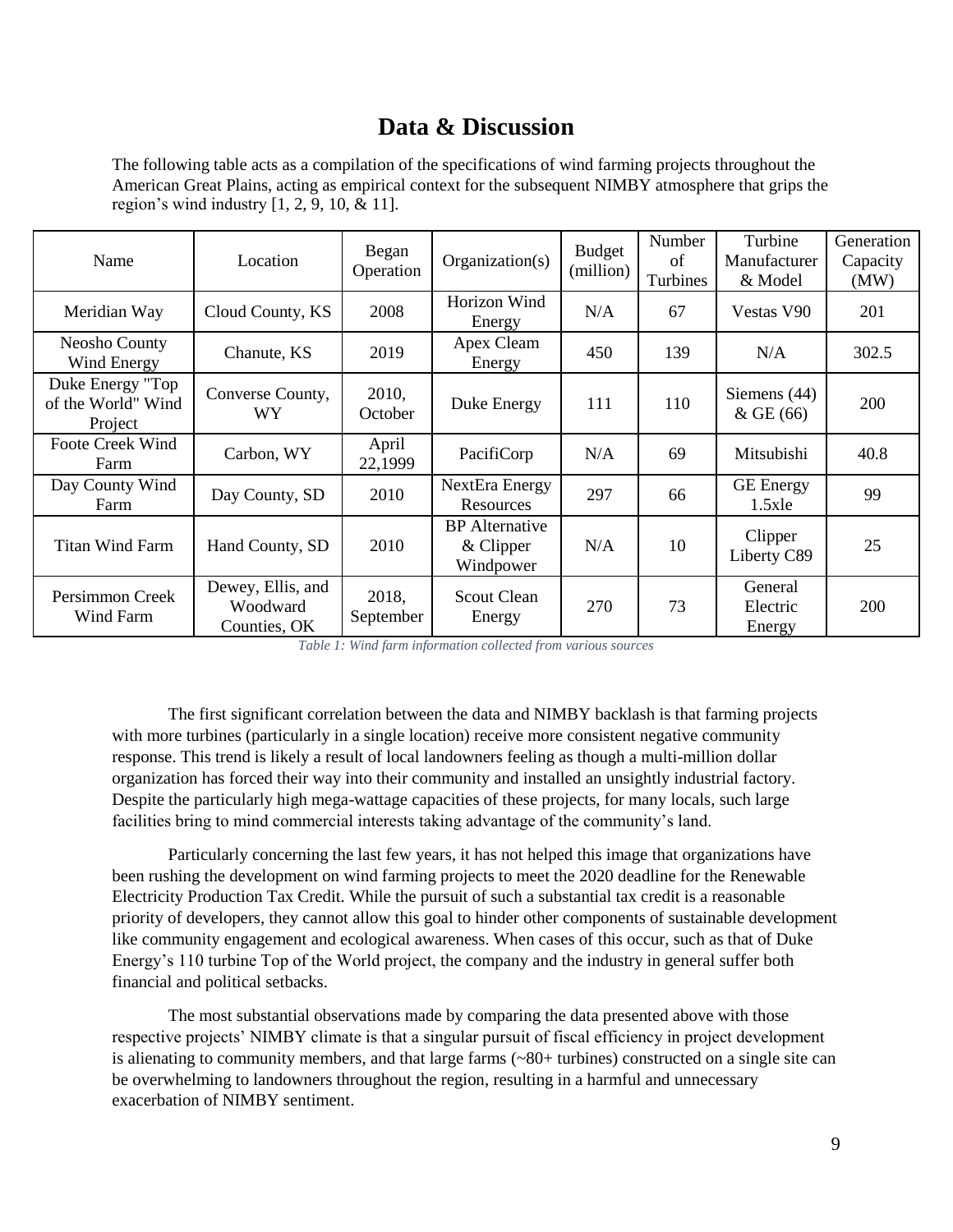## **Central Findings**

The first step that developers must consider in order to confront NIMBY criticism head on is to begin a dialogue with those who would criticize. As previously discussed, although the NIMBY mentality retains a fundamental validity, the practical manifestation of the sentiment as a movement has been subjected to a campaign of hyperbole and misinformation. As organizations such as WindWaste & the Windfall Coalition manipulate the genuine concerns of local residents in wind farming communities, they attempt to put an end the conversation. They often highlight admittedly problematic aspects of the wind industry as evidence that wind power should be abandoned. The leaders of these organizations make these attacks not to protect landowners, but to preserve own economic interests in the energy industry.

By engaging in a consistent, transparent, and streamlined discussion with concerned community members, problems that would be entirely divisive when processed through the NIMBY filter can be used instead as points of ideological convergence. This raises an important distinction that can easily be overlooked when researching the degree obstruction of which NIMBY is capable. Local landowners of the Great Plains stand to benefit from continuous improvement to the system of wind farming development. Those primarily responsible for funding and dispersing NIMBY rhetoric stand to benefit from the complete dissolution of the wind industry as a whole.

Pursuing a direct line with the community while introducing a wind farming project allows developers to ultimately bypass the political agenda established by the NIMBY movement. Instead, complaints and concerns voiced by locals can be viewed as opportunities to tailor the project to the specific needs and desires of the community in which it will reside. An important idea to bear in mind while building this relationship is that should be fostered based on a mutual respect.

A destructive habit of many members of scientifically driven industries is to adopt an air of condescension when discussing technicalities with those who did not receive such an expansive scientific education. In the context of sustainable energy, this not only alienates individuals who would otherwise be willing to amicably voice their concerns, it also reinforces the connotation of elitism that climate deniers and opponents of sustainable infrastructure often impart upon the scientific community.

In addition to the consideration of the people who reside near wind farming sites, developers must also take into account the ecology of the land upon which they are developing. While wind turbines can serve an ultimately environmentally conscious cause, they are still large, powerful machines that must be carefully integrated into their environment in order to ensure sustainable operation.

As discussed, cases of poor ecological integration have resulted in the deaths of hundreds of animals who also reside in those locations. Given that many members of the wind industry are at the forefront of establishing a lasting, sustainable relationship with the natural environment, it is crucial that proactive steps are taken to ensure that the implementation of a sustainable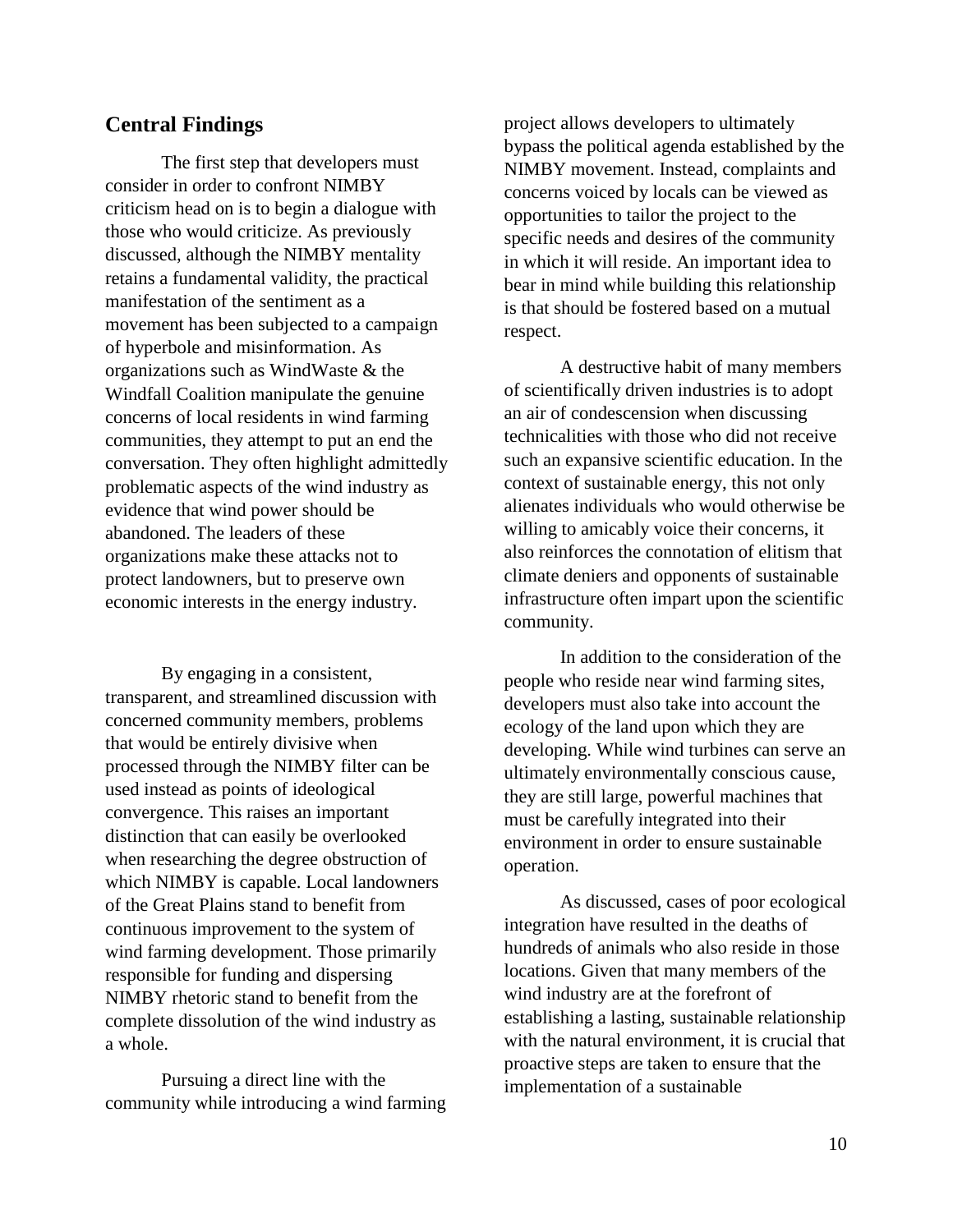infrastructure does not infringe on the ecology of the land.

A straightforward approach to this preemptive targeting of potential environmental issues is to involve ecological and zoological experts in location scouting and the process of mapping out turbine fields. While the general topography of the Great Plains is relatively consistent throughout the entire region, seeking out local experts on the specific environmental conditions of a site allows developers to account for issues that may have otherwise been overlooked, and also demonstrates that the wind industry is willing to take interdisciplinary steps to ensure that infrastructure development is being executed in a sustainable and conscientious way.

While the wind industry is generally more environmentally conscious than most infrastructure industries, it is still constrained by financial concerns. Purely fiscal interpretations of a wind farm's budget may lead to a conclusion that commissioning ecological advice is an extraneous expense. Such considerations are often the first to be discarded by economists, who tend to focus instead on materials and labor for the physical elements of the project. This can be politically and financially taxing on developers, with Duke Energy's one million dollar settlement standing as a prime example. Had preemptive steps been taken to account for avian mortality prior to the installation of the turbines, the organization could have avoided the political & financial burden that their controversy carried.

The third significant consideration developers should account for is balance of proximity factors. The central concern voiced by the proponents of NIMBY is the essence

of the mentality's name: infrastructure is infringing upon the privacy of local residents. It is a knee-jerk reaction for individuals who are educated in sustainable energy to assume that this complaint is petty and insignificant. This is a dangerous approach for wind farm developers to adopt when addressing NIMBY backlash because it perpetuates a social rift that individuals who live in the Great Plains tend to be particularly sensitive to.

Dismissing the concerns of an entire regional demographic on the grounds that they have been misinformed by wellcoordinated outside interests is a misstep in the process of establishing a respected and welcomed wind industry. Before selecting a project location, developers should discuss the dispersion of the intended turbine field(s) with landowners in surrounding areas. This detail of the development process is overlooked at times, resulting in unnecessary conflict that should be particularly avoidable given the sparse population distribution so characteristic to the region.

Farming projects which arrange their turbines in separated clusters often receive less NIMBY confrontation throughout development and operation. The creation of multiple outposts helps to deconstruct connotations of the commercial factory-like imposition on the landscape which NIMBY proponents so heavily criticize. Furthermore, the versatility of land use that the splitproject approach offers allows developers to more carefully integrate a project into both the social and ecological environments of their residing communities. This allows for a carefully selected project location that offers a balance between seclusion from NIMBY landowners and reasonable proximity to the recipients of the wind farm's produced electricity.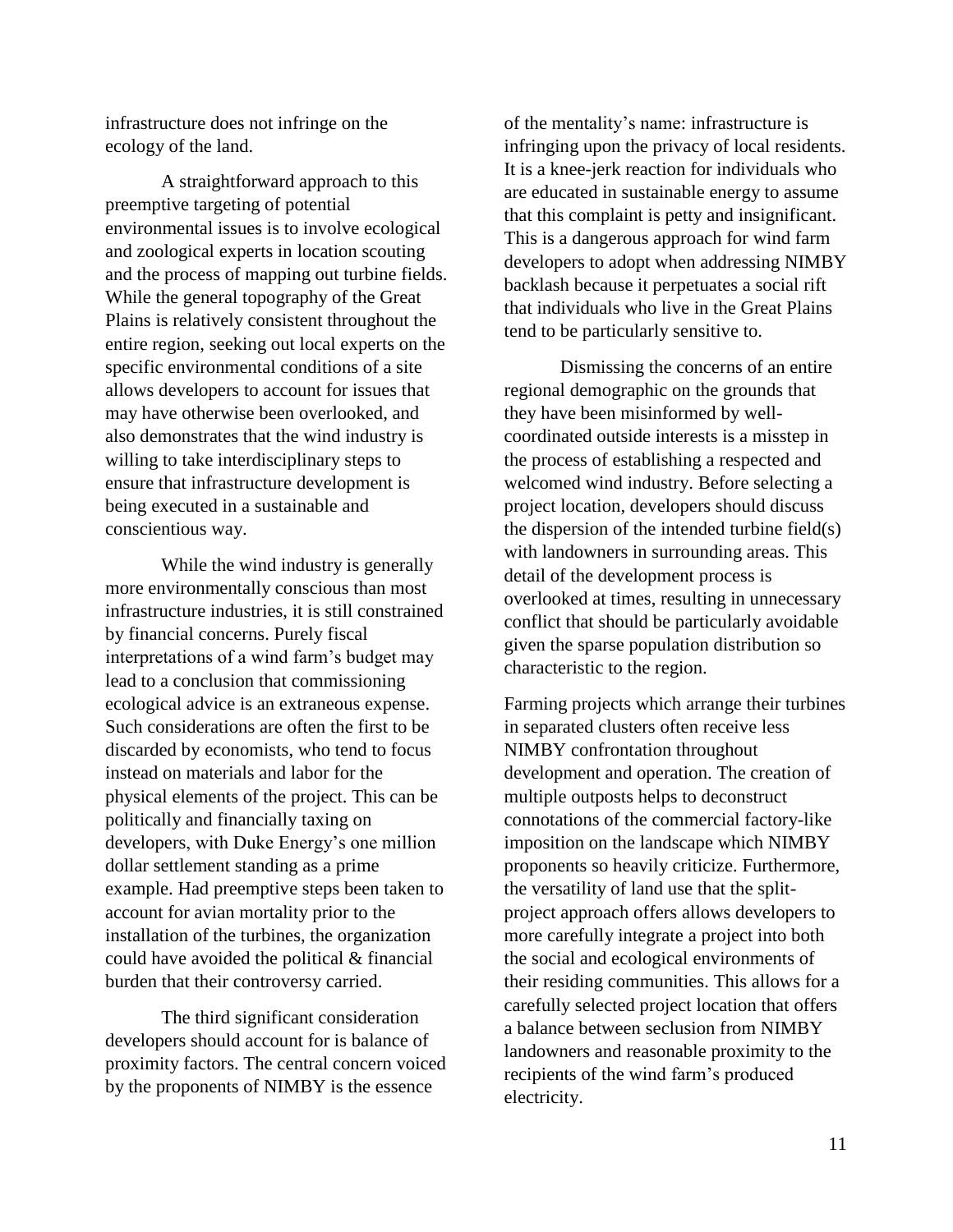## **Further Research Prospects**

While the research conducted in this thesis ultimately achieved its goal of structuring a nuanced discussion of NIMBY and the Great Plains wind industry, there are many avenues left to be explored, and several more facets of the discourse to be accounted for. Provided additional time and resources, the groundwork that this research has laid can act as a sound platform upon which these specific topics could be expanded.

Most significantly, IRB approval and the time to organize personal interviews of both wind developers and NIMBY proponents into qualitative research would allow the focus of this thesis to hone in even more specifically on the socio-political elements of NIMBY. This would offer first-person points of context for the dynamic of the movement's relationship with the industry. While an interview stage was initially included in the plan for this project, it soon became clear that a literary review of the NIMBY backlash surrounding specific wind farming projects would be better suited to the scope of this research.

Another road of analysis that could expand this research would be widening the lens in a geographical sense. A more extensive discussion of NIMBY and wind farming would include the movement's presence on the east and west coasts, comparing to the plains region. Discussion would primarily consider how the social, legislative, and topographical characteristics of each respective region contributes to the ways that the NIMBY mentality is locally manifested, and which issues its proponents focus on the most. Furthermore, the inclusion of these regions would allow for the incorporation of a larger and more diverse pool of wind projects for which to compile and analyze characteristic data, offering a stronger empirical background rather than relying as heavily on qualitative methodology.

## **Conclusion**

Sustainable land use is a complex issue that requires extensive conversations regarding each of its nuances in the context of any given project. Respecting the degree of understanding that local community members have concerning the land on which they live is a crucial first step in dismantling the highly divisive framework that surrounds renewable energy infrastructure.

The considerations outlined in this research account for the genuine concerns associated with the NIMBY mentality while filtering out the polarizing and misleading rhetoric that has been wielded to suppress wind energy support among rural American landowners. In order for wind farm developers to best proactively address NIMBY activism, they need to take pre-developmental steps to ensure that the concerns of local landowners are being considered. These steps must include an active and ongoing transparent dialogue with community members, continuing throughout both development and operation.

The promotion of sustainable energy development cannot be pursued in the form of a superficial sales pitch, especially not to skeptical rural landowners who share a wariness of industrialism. Instead, an earnest and complex relationship must be developed with a community in order to ensure that development smoothly and naturally integrates a wind farm project into its locale. Understanding the ecological and political landscape of a proposed development location is necessary if developers truly wish to help establish a wind industry that is sustainable in both an environmental and a social sense.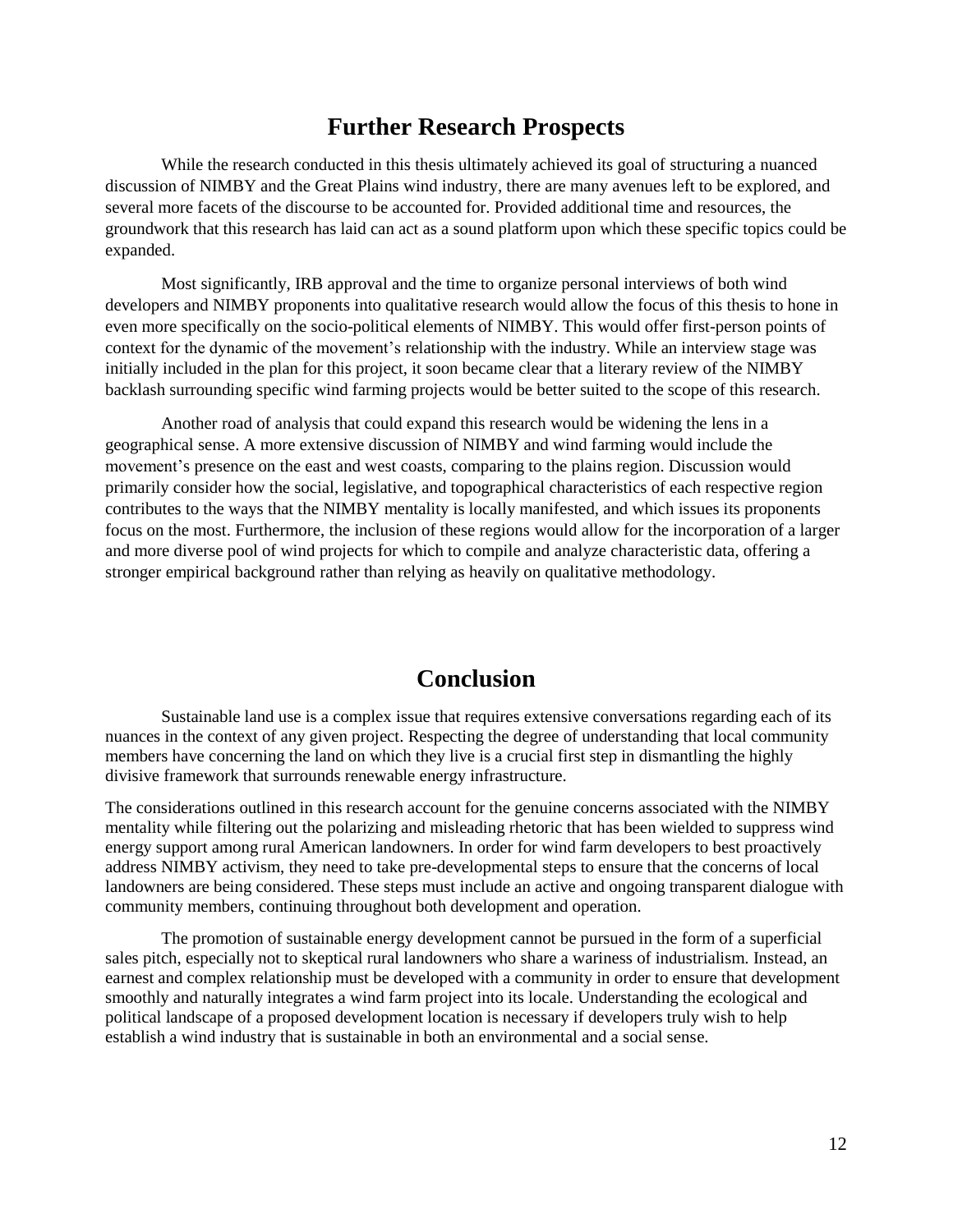## **References:**

- 1. Logan, A. & Stavole, L. (25 Jan, 2019). 2018 US wind power in review: Grid-connected volume and associated turbine dynamics. Wood Mackenzie Power & Renewables
- 2. Schauer, Wade (07 Feb, 2019). Performance review: Nuclear, Fossil Fuels, and Renewables during the 2019 Polar Vortex. Wood Mackenzie Power & Renewables, woodmac.com
- 3. Dietz, John L., and Elwyn B. Robinson. "Great Plains." Encyclopædia Britannica, Encyclopædia Britannica, Inc., 1 Nov. 2018, [www.britannica.com/place/Great-Plains.](http://www.britannica.com/place/Great-Plains)
- 4. "Cloud County Revival by Philip Warburg Terrain.org: A Journal of the Built + Natural Environments." Terrain.org: A Journal of the Built + Natural Environments, 5 June 2016, [www.terrain.org/2012/nonfiction/cloud-county-revival/.](http://www.terrain.org/2012/nonfiction/cloud-county-revival/)
- 5. Carpenter, Tim. "Sound and Fury of Neosho County Wind Farm Dispute Reaches State Capitol." The Topeka Capital-Journal, The Topeka Capital-Journal, 17 Apr. 2019, [www.cjonline.com/news/20190416/sound-and-fury-of-neosho-county-wind-farm-dispute](http://www.cjonline.com/news/20190416/sound-and-fury-of-neosho-county-wind-farm-dispute-reaches-state-capitol)[reaches-state-capitol.](http://www.cjonline.com/news/20190416/sound-and-fury-of-neosho-county-wind-farm-dispute-reaches-state-capitol)
- 6. MacDonald, Paul. "A Happy Wind Project for Duke." A Happy Wind Project for Duke: Back Issues, AltenerG.com - EnerG Alternative Sources Magazine - EnerG, Archives, 2009, [www.altenerg.com/back\\_issues/index.php-content\\_id=116.html](http://www.altenerg.com/back_issues/index.php-content_id=116.html)
- 7. Biodiversity Conservation Alliance. Wind Power in Wyoming: Doing It Smart from the Start 2008.

[http://large.stanford.edu/courses/2015/ph240/austin1/docs/Wyoming\\_WindPowerReport.pdf](http://large.stanford.edu/courses/2015/ph240/austin1/docs/Wyoming_WindPowerReport.pdf)